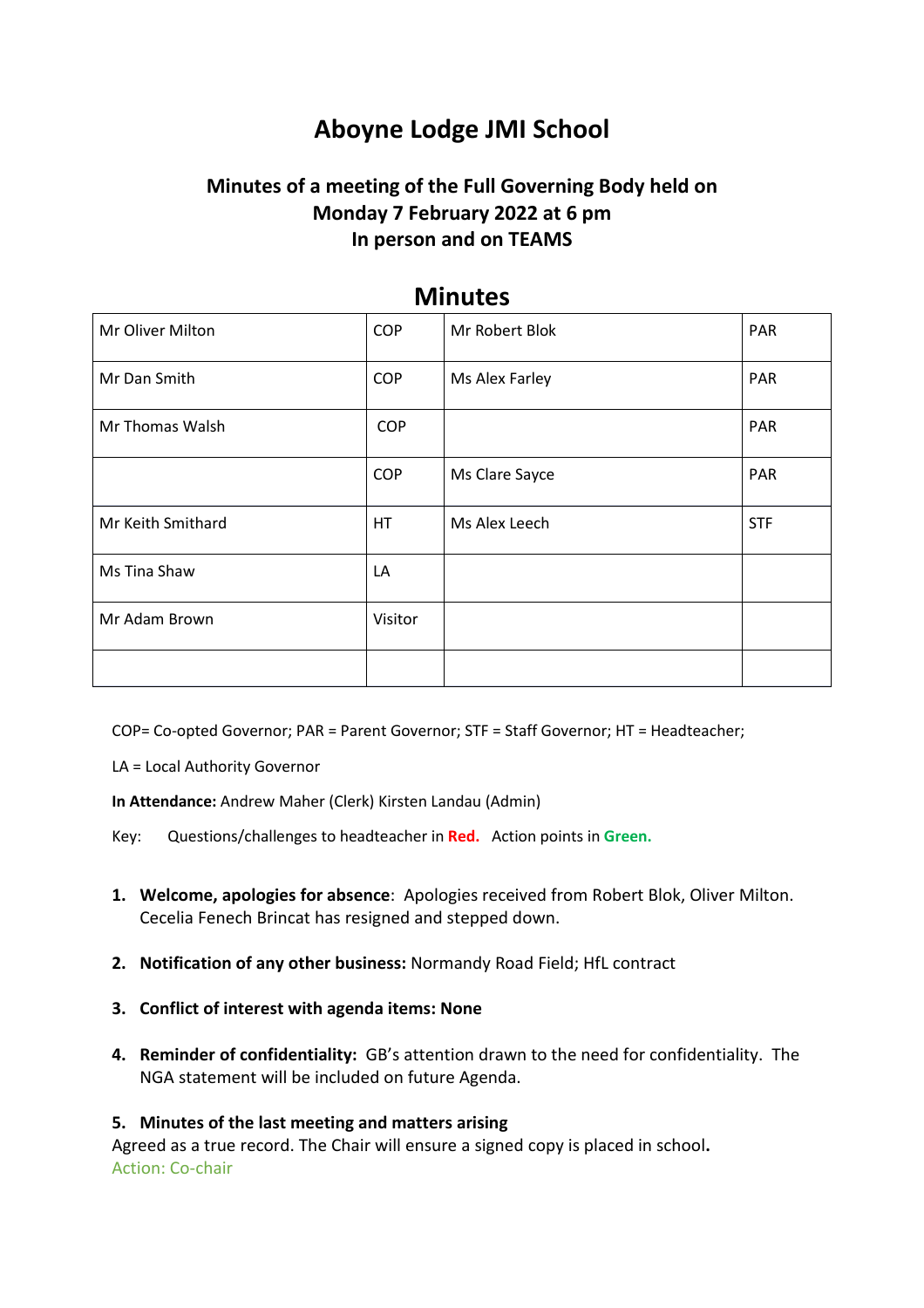Governors reminded of the need to confirm all declarations on GH:

To confirm - Click on your name [top of screen], declarations [middle of the screen], confirm all declarations

- a. Register of business interest (including governor roles) updated
- b. Code of conduct
- c. Privacy notice
- d. Online safety agreement
- e. Keeping Children Safe in Education

Action: All Governors to confirm.

#### **6. Governor business/impact**

#### Co-Chairs' update

Governors' draft business schedule was presented to the meeting for comment and agreement. Action: Governor input to chairs ahead of next meeting.

#### Link roles and visits

Discussion took place re: Governor visits. SEN visit discussed and use of visit tracker recommended in order to share visit outcomes. Visits by governors to link staff to be formalised.

Action: all (non-staff) governors to arrange visits with link staff

Action: Co-chairs to organise in-house training on governor visits.

#### Governor vacancies and elections

Two new co-opted governors joined the meeting formally for the first time. The newly elected parent governor joined the meeting as a visitor, pending DRB clearance and receipt of references.

#### Staff/ parent surveys

Agreed that surveys take place annually. SEN parent survey to be done every two years. Action: Co-chair to organize staff survey to take place, this term.

Action co-chairs to reconfirm committee membership, link roles, etc., to accommodate new arrivals to the governing body.

#### **7. Policy update and review**

SEND and Complaints policies reviewed.

The Complaints policy is a model policy document from HfL. HT gave an example of a complaint and how the procedure works. Action: reporting complaints to be added to HT report.

Q is there an Internal grievance policy? A: HfL model policy is available.

Q Does a notional SEND budget still exist?

A Allocation is through the whole budget for SEND pupils.

Q. How do we define SEN, how we overcome stigma, how we ensure good awareness of approach amongst/engagement with parent+ community?

A. The school recognises that some children may be on the spectrum or have particular needs but parents see this as a stigma and don't want them on register.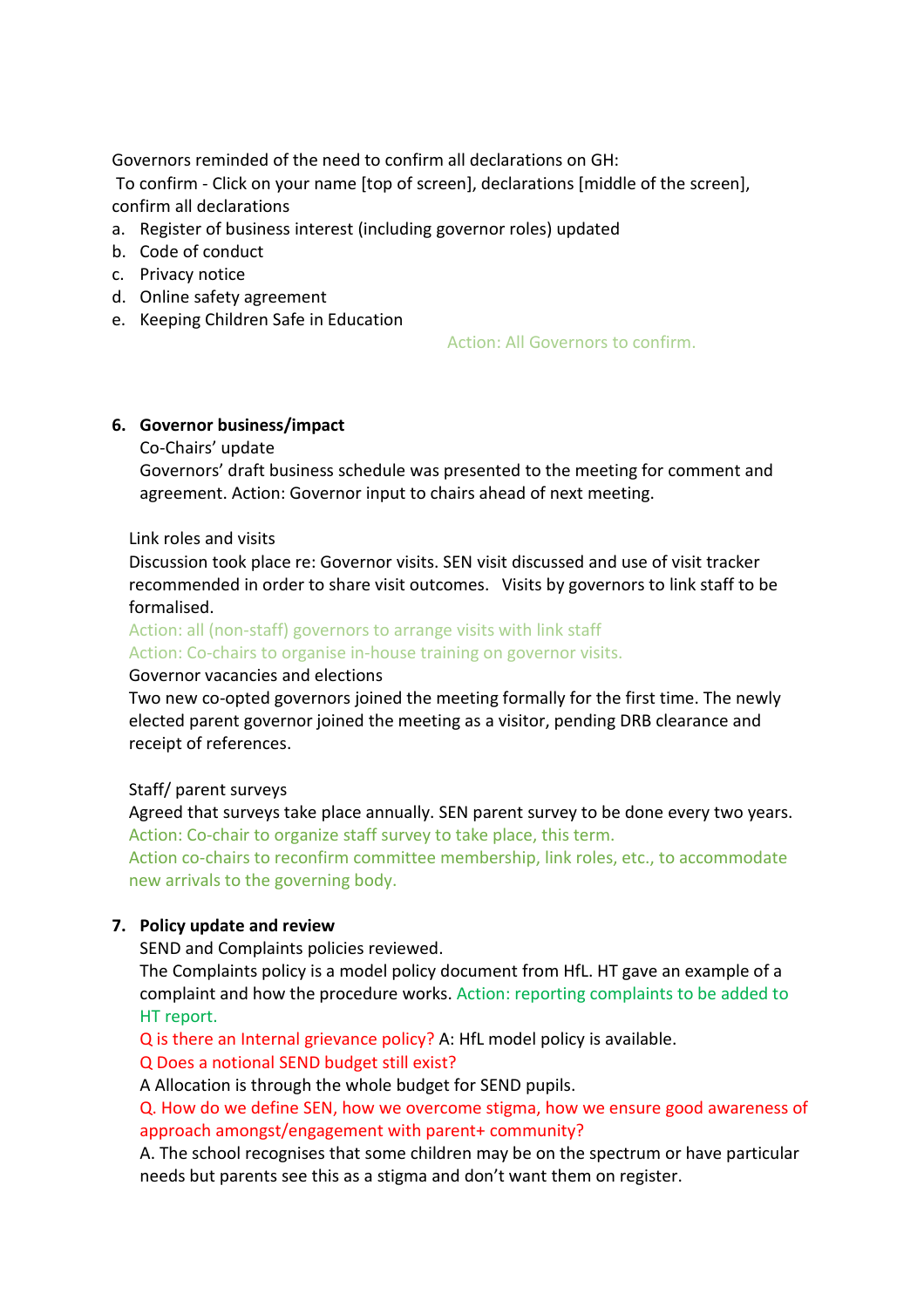#### Q What resources are available for SEND?

A Finance report below addresses resources.

#### **8. Headteacher's report**

Before and after school club is now in house. Aim is to expand the club as there is a waiting list. With expansion there will need to be an increase in staffing.

School's new website is to become active in the next few weeks. All statutory information will be available on the site. Action: Governors to proof read the site, looking for errors and spelling mistakes.

School playground will be back in use after half term.

Covid – an outbreak in Y5 affected 21 out of 28pupils. . 9 members of staff were also affected during this time period.

School lettings are on the increase. A sports co interested in summer lettings. They have offered to provide a sports festival for y4 and other support for P.E. development. Q Who has the recommended this company?

A Recommendation came through another HT. The rational for engaging the new company is that they will provide coaching to improve staff understanding and skills in P.E. with the cost covered through afterschool club provision.

While coaching falls within the remit for Sports Premium, taking over classes does not. Our current provider is providing coaching and football club at a cost to the school

HfL have commissioned a review of the school's financial situation and pointed to ways of coming out of a deficit budget.

A discussion on school numbers took place. School numbers and nursery places are included in the finance section, below.

Attendance: 94.9%. well above average and not an issue. There is a small number of pupils who receive free school meals.

Q What is the level of persistent absence? 3 children make up the majority of persistent absence due to illness. Follow up measures are used as appropriate. The Attendance officer visits the school and offers support & advice. The headteacher has been in contact with these families and their attendance is monitored. The school has the ability to fine parents. This is only used in rare situations – most of the time a warning letter is sufficient - and a fine does not sit well with school attempts to build positive relationships with parents. Q Following the pandemic, what are pupil responses in terms of anxiety? Staff have worked hard to develop Much of well-being processes. The school are currently working with Waford FC promoting wellbeing and positive mental health sessions for Year 6. We also have a mental Health worker who is in school working with specific groups once a week.

SATS: A discussion on the difference between attainment in reading and maths. Q Why is attainment lower in maths?

There may be a number of reasons for this. To begin with reading is an easy thing to work on during the lockdown for parents as opposed to Maths. Potentially some of the maths work for Year 6 is harder for some parents too. We have noticed gaps in maths learning which could be that the curriculum hasn't been covered and much as we would have hoped